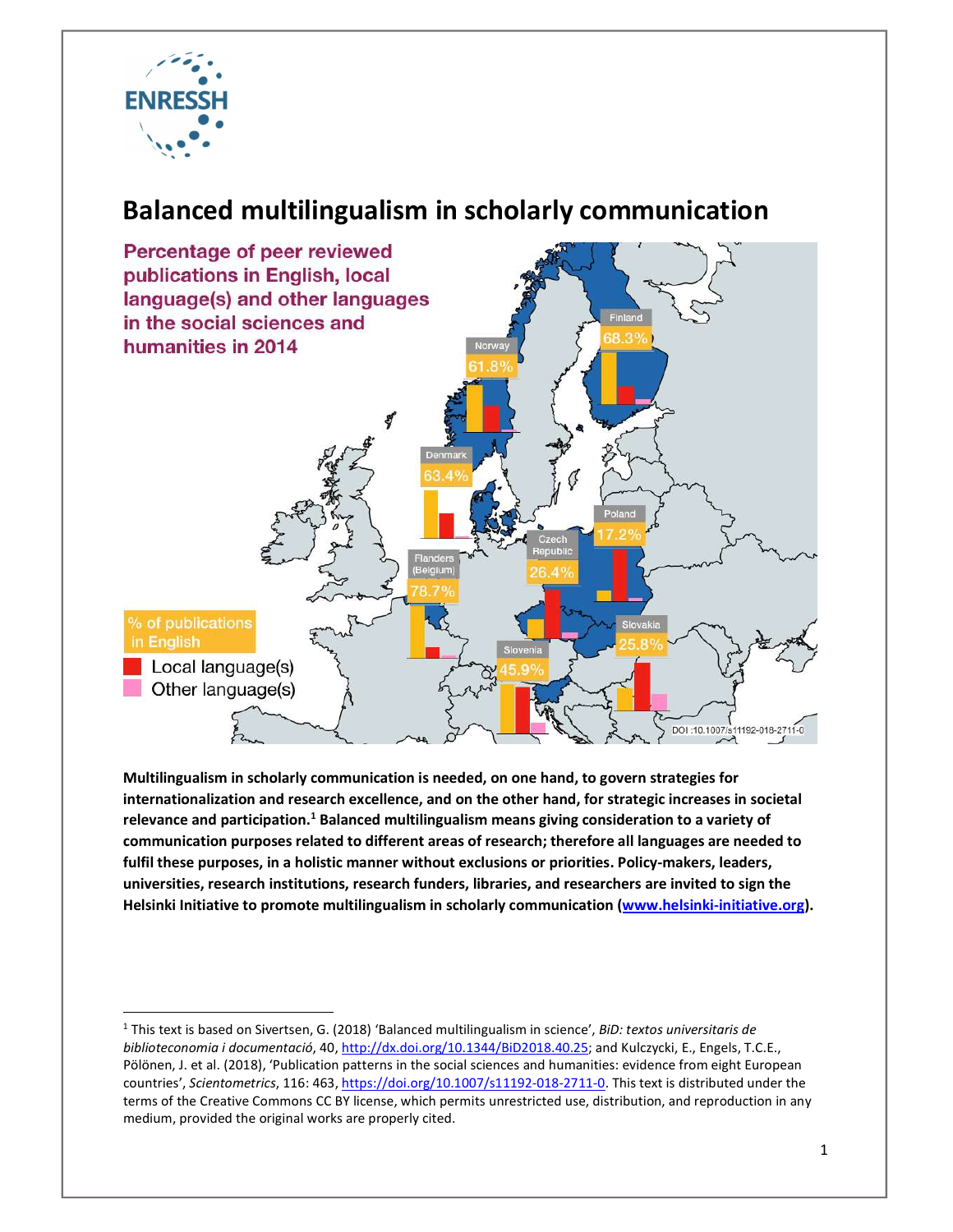

## Multilingualism is the international way of communicating science

Research policy, evaluation and funding systems need to balance international excellence with the local relevance of research. English has increasingly become the international language of science, even in various fields across the social sciences and humanities. Other languages, which have had this role before, seem to be losing ground in international communication. Moreover, science needs to be communicated to various members of society, thus when at work, it is always prioritized, funded, organized, performed, communicated, interpreted, applied, and taught in certain societal and cultural contexts. Different languages are spoken and written in these contexts.

The role of language in scholarly communication can easily become invisible at an international level as countries come together to formulate and implement research policies. English as a shared international language seems necessary to achieve the aims of exchanging knowledge, for example within the EU, where there is a single 'market' for knowledge, research and innovation, and for recognizing and supporting excellence across countries. These are legitimate concerns for public policy. Nevertheless, other policy goals are increasingly being prioritized at the European level as well. Responsible Research and Innovation (RRI) "implies that societal actors (researchers, citizens, policy makers, business, third sector organisations, etc.) work together during the whole research and innovation process in order to better align both the process and its outcomes with the values, needs and expectations of society." The aim of European Open Science agenda is to enable easier access to scientific results, which includes Citizen Science: the "ability of the public to understand science and engage with scientists." To fulfil these responsibilities towards society, science needs to be multilingual.

Research policy often emphasizes the importance of international competition between countries, institutions and researchers. Accordingly, evaluation and funding processes are likely to be influenced by mainstream research evaluation criteria, where procedures are in place for selecting and incentivising publishing in the most influential English language journals covered by the commercial citation indexes, notably Web of Science (WoS) and Scopus. Several bibliometric studies show that these databases present an impoverished picture of multilingualism in scholarly communication. Less value, if any, is given to multilingual and multimedia communication.

Countries differ considerably in terms of the languages used in scholarly communication. Yet, multilingualism plays an important role everywhere, especially in the social sciences and humanities (SSH). A recent study comparing publication patterns in eight European countries shows that Nordic and Western European countries produce a considerably higher share of English language peer-reviewed publications than Central and Eastern European countries, where the majority of publications are in national languages. This means that internationalization policies should not only be balanced with regard to societal responsibilities, but be designed also with due consideration for national context. In the Western and Northern European countries, research has potential to benefit society more if scientific/scholarly results were increasingly communicated in national languages, in addition to English. In Central and Eastern European countries, research has potential to transcend geographical boundaries if results are increasingly communicated to international experts, in addition to national audiences.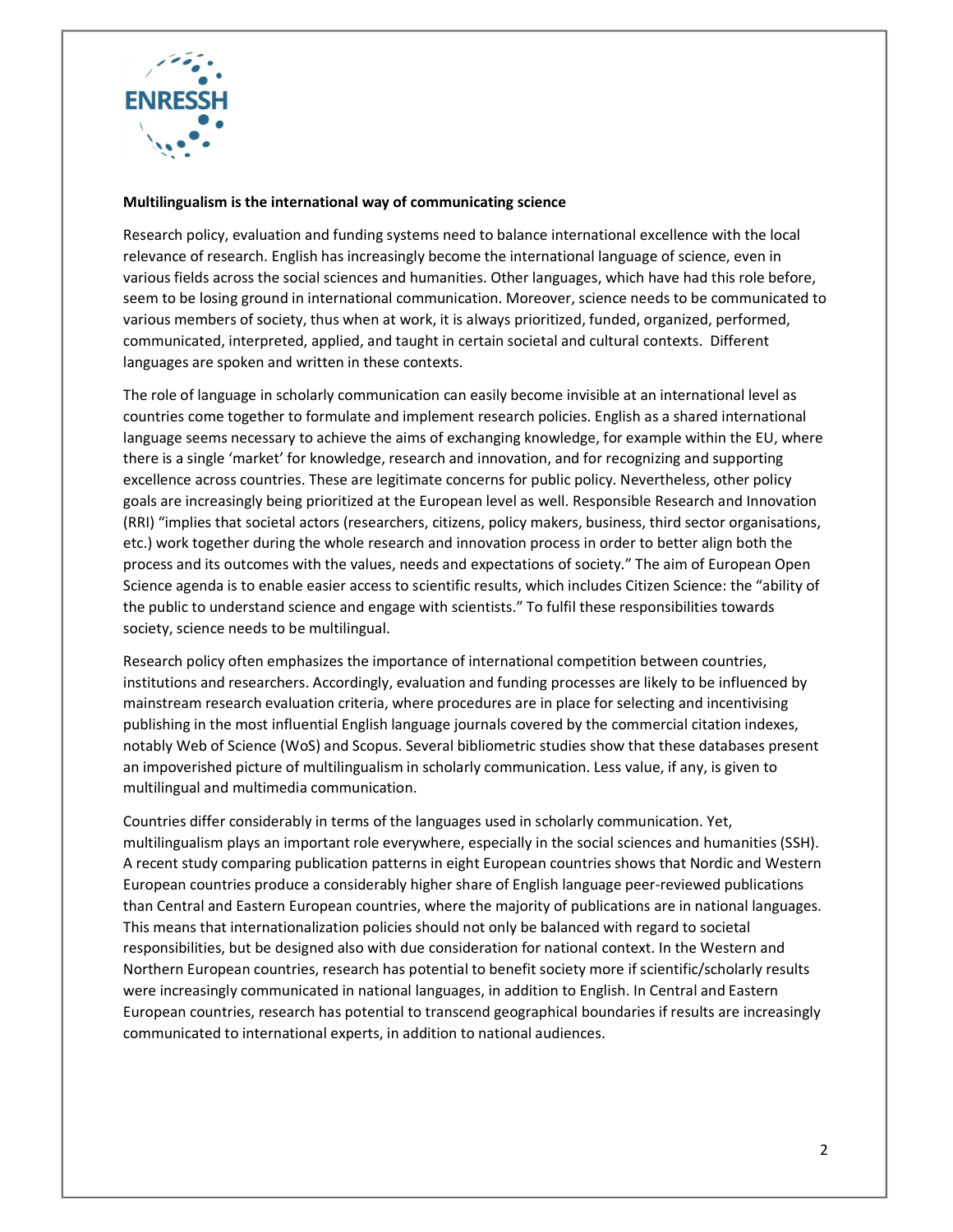

## Call for recognizing the true value of multilingualism

It is up to the international and national research policy-makers, evaluation and funding systems to fully recognize the value of multilingualism in scholarly communication, in order to foster a greater balance between the demands of international excellence and the local relevance of research. The dissemination of research knowledge beyond academia constitutes an important pathway to societal impact in all fields. In the SSH, a great deal of original research is concerned with locally relevant topics, focused on a specific national language, heritage, culture and society. Research published in languages other than English can be international and meet standards of excellence. The value of national language publishing and societal interaction need to be recognized both in terms of metric-oriented and expert-based evaluation systems and funding procedures. This includes performance-based research funding systems, research assessments, research organizations' internal funding-models, hiring, promotion and funding decisions, as well as international and national project funding.

Sustaining a balanced approach to multilingualism requires a healthy infrastructure for national language publishing. The social and cultural context of national language journals is unique, and cannot easily be replaced with publication channels published in other countries, let alone international platforms. In addition to communicating research results to local audiences, national journals also support local research communities. Especially in smaller countries, the market for national language publishing is too small for commercial publishers to get involved. Therefore, national journals are often not-for-profit and published by research institutions or learned societies. They may not be able transition to an open access publishing model without losing income from subscriptions and membership fees. Their transition to open access needs adequate resources to maintain high standards of peer-review and research integrity in national language publishing. This transition also has to promote multilingualism, which in turn enables open science to fulfil its goal of providing equal access to researched knowledge.

## Balanced multilingualism as research and policy strategy

Ultimately, research is international but multilingualism keeps locally relevant research alive and creates impact. International and national research policy and evaluation regimes need to support a greater balance between the demands of international excellence and the local relevance of research. Balanced multilingualism means giving consideration to a variety of communication purposes related to different areas of research; therefore all languages are needed to fulfil these purposes, in a holistic manner without exclusions or priorities. The struggle for recognition, promotion and support of local publication languages mostly takes place at national level but multilingualism in scholarly communication is an international concern.

All signatories of the Helsinki Initiative on Multilingualism in Scholarly Communication (www.helsinkiinitiative.org) support the following recommendations, and recommend their adoption by policy-makers, leaders, universities, research institutions, research funders, libraries, and researchers:

1. Support dissemination of research results for the full benefit of the society.

- Make sure researchers are merited for disseminating research results beyond academia and for interacting with heritage, culture, and society.
- Make sure equal access to researched knowledge is provided in a variety of languages.